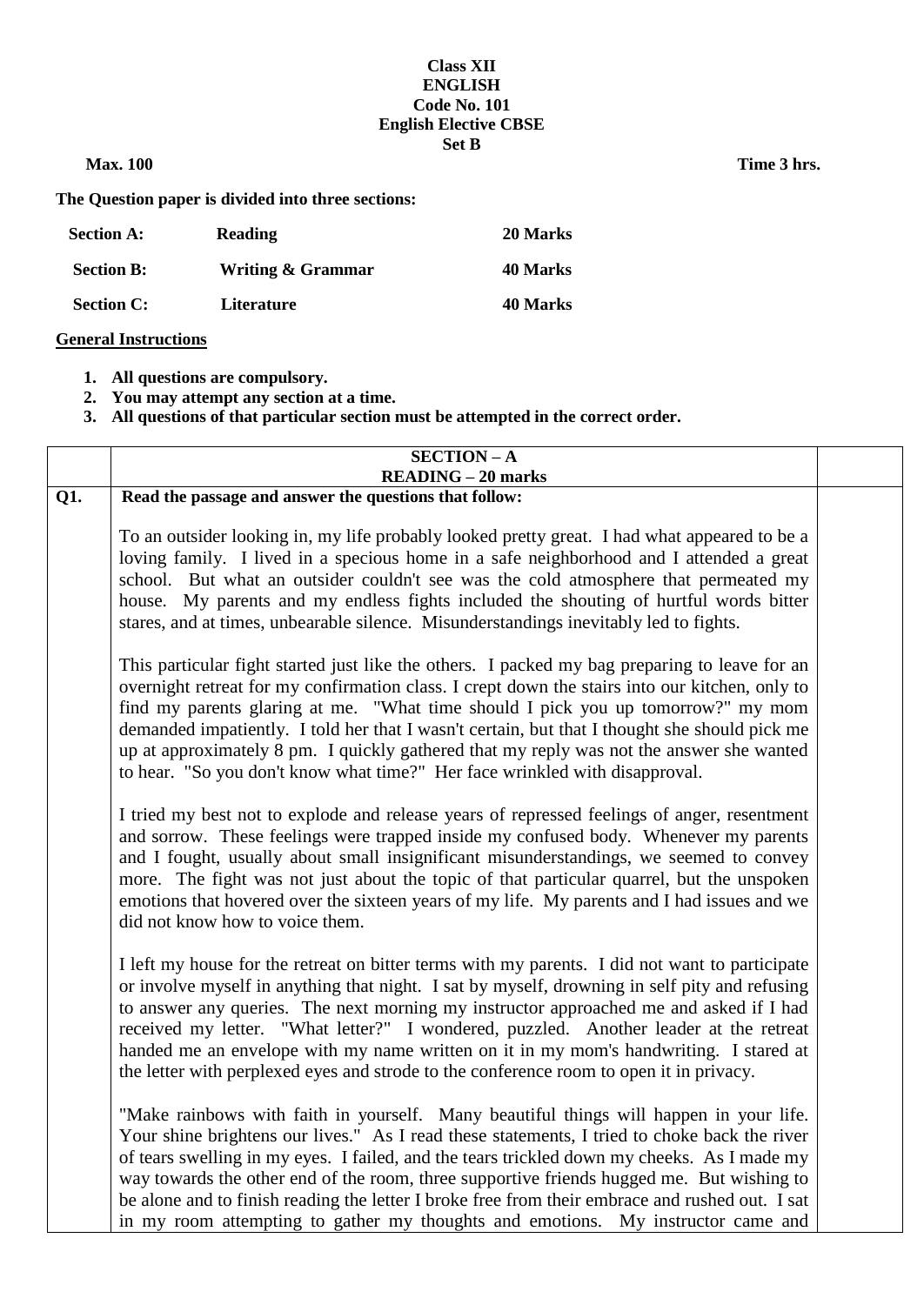|                 | explained to me that she had asked everyone's parents to write a letter to their son or<br>daughter before we went on the retreat. She then left me alone to sort out my feelings.                                                                                                                                                                                                                                                                                                                             |           |
|-----------------|----------------------------------------------------------------------------------------------------------------------------------------------------------------------------------------------------------------------------------------------------------------------------------------------------------------------------------------------------------------------------------------------------------------------------------------------------------------------------------------------------------------|-----------|
|                 | After rereading those initial statements, I continued reading the rest of the letter. My mom<br>and dad wrote that they loved me, although it didn't always seem like it and they needed me<br>in their lives. Their honesty made me think about our relationship, and I began to realize<br>the role I played in instigating the arguments and our lack of communication. In reality,<br>everyone contributed. And now it was time for all of us to work towards a better<br>relationship.                    |           |
|                 | My family was more calm when I returned home from the retreat, and my parents and I had<br>a new found respect for each other. We still have the occasional run-ins, but they are not<br>like they used to be. There are no more cold stares or hurtful shouting matches. Even<br>though my parents and I cannot change the past and the sixteen years lost to incessant<br>bickering, each day we slowly learnt how to communicate as a family, ensuring that another<br>sixteen years won't be lost as well. |           |
|                 | 1.1. On the basis of your understanding of the passage, answer the following questions:<br>a) How did the narrator's family appear to any outsider?                                                                                                                                                                                                                                                                                                                                                            | $(6x1=6)$ |
|                 | b) What would an outsider fail to see?                                                                                                                                                                                                                                                                                                                                                                                                                                                                         |           |
|                 | c) The narrator felt bitter when she left for the retreat. Why?                                                                                                                                                                                                                                                                                                                                                                                                                                                |           |
|                 | d) What caused the strain in the relationship between the narrator and her parents?                                                                                                                                                                                                                                                                                                                                                                                                                            |           |
|                 | e) What were her emotions when she read her parent's letter at the retreat?                                                                                                                                                                                                                                                                                                                                                                                                                                    |           |
|                 | f) How did the retreat help the narrator and her parents?                                                                                                                                                                                                                                                                                                                                                                                                                                                      |           |
|                 | 1.2 Choose the meaning of the words given below from the options that follow:<br>a) permeate                                                                                                                                                                                                                                                                                                                                                                                                                   | $(4x1=4)$ |
|                 | i) penetrate                                                                                                                                                                                                                                                                                                                                                                                                                                                                                                   |           |
|                 | ii) repressed                                                                                                                                                                                                                                                                                                                                                                                                                                                                                                  |           |
|                 | iii) perplexed                                                                                                                                                                                                                                                                                                                                                                                                                                                                                                 |           |
|                 | iv) entered                                                                                                                                                                                                                                                                                                                                                                                                                                                                                                    |           |
|                 |                                                                                                                                                                                                                                                                                                                                                                                                                                                                                                                |           |
|                 | b) resentment                                                                                                                                                                                                                                                                                                                                                                                                                                                                                                  |           |
|                 | i) misunderstanding                                                                                                                                                                                                                                                                                                                                                                                                                                                                                            |           |
|                 | ii) confused                                                                                                                                                                                                                                                                                                                                                                                                                                                                                                   |           |
|                 | iii) unbearable                                                                                                                                                                                                                                                                                                                                                                                                                                                                                                |           |
|                 | iv)indignation                                                                                                                                                                                                                                                                                                                                                                                                                                                                                                 |           |
|                 |                                                                                                                                                                                                                                                                                                                                                                                                                                                                                                                |           |
|                 | c) instigating                                                                                                                                                                                                                                                                                                                                                                                                                                                                                                 |           |
|                 | trapping<br>$\mathbf{i}$                                                                                                                                                                                                                                                                                                                                                                                                                                                                                       |           |
|                 | ii) inciting                                                                                                                                                                                                                                                                                                                                                                                                                                                                                                   |           |
|                 | iii) inviting<br>iv) debating                                                                                                                                                                                                                                                                                                                                                                                                                                                                                  |           |
|                 |                                                                                                                                                                                                                                                                                                                                                                                                                                                                                                                |           |
|                 | d) incessant                                                                                                                                                                                                                                                                                                                                                                                                                                                                                                   |           |
|                 | i) ensuring                                                                                                                                                                                                                                                                                                                                                                                                                                                                                                    |           |
|                 | ii) continuous                                                                                                                                                                                                                                                                                                                                                                                                                                                                                                 |           |
|                 | iii) bickering                                                                                                                                                                                                                                                                                                                                                                                                                                                                                                 |           |
|                 | iv) increasing                                                                                                                                                                                                                                                                                                                                                                                                                                                                                                 |           |
| $\overline{Q}2$ | Read the passage and answer the questions below:                                                                                                                                                                                                                                                                                                                                                                                                                                                               |           |
|                 | Most people do not realize the impact of well planned lighting in a given space. Putting a                                                                                                                                                                                                                                                                                                                                                                                                                     |           |
|                 | light fixture on every wall of every room will only create, simply put, a lit room. Yes, there                                                                                                                                                                                                                                                                                                                                                                                                                 |           |
|                 | is no substitute for natural light but when the sun goes down, we all need a little help from                                                                                                                                                                                                                                                                                                                                                                                                                  |           |
|                 | some man-made lighting devices.                                                                                                                                                                                                                                                                                                                                                                                                                                                                                |           |
|                 |                                                                                                                                                                                                                                                                                                                                                                                                                                                                                                                |           |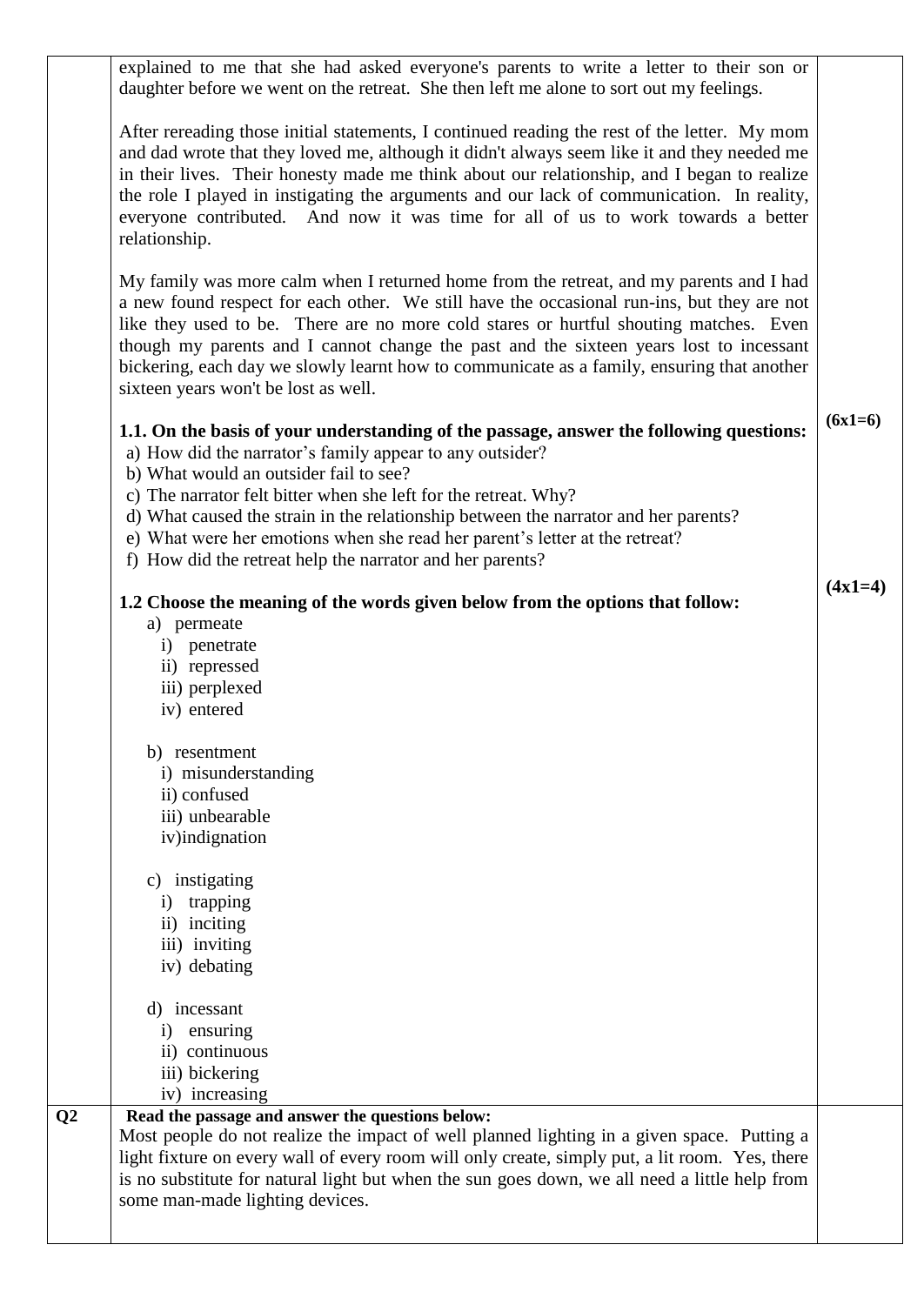There are four key aspects to remember while creating a lighting plan: Place the right 'type of light', with the 'right intensity' and 'colour', in the 'right location'. The overall look, mood and feel of the room depend on the kinds of light you use and their positioning. Different techniques can change the feel of the space.

While some spaces need bright clear light, it could prove harmful for others. Did you know that indirect and low level lighting protects the vulnerable eyes of premature children from blindness in the pediatric ward of hospitals.

Lighting is classified by its intended use as general, localized or task lighting, depending largely on the distribution of the light emitted by the fixture. Task lighting is mainly functional and is used for purposes such as reading. Accent lighting is mainly decorative, and intended to highlight pictures, plants or other elements of interior design or landscaping.

General lighting bridges the gap between task and accent lighting and is intended for general illumination of an area. Indoors, this would be a basic lamp on a table or floor or ceiling fixture. Angle of lighting is just as important as its quality. It changes the total character of the object under display just like placing a torch under the chin changes a pleasing face into a scary one.

Day lighting can be defined as the act of illuminating rooms naturally (i.e. anytime you are able to light a room with a window or a skylight instead of flipping on a light switch). It's that simple! Though the concept of day lighting is as old as the window, recent advances in lighting research, window and glazing technology have opened up new horizons for day lighting. To make the most of the natural light available in our home you need to know how to use it.

Enlarge windows by dropping sills and removing a section of the wall below. Add a window on a flanking wall. Small skylights can be very helpful in bringing natural light into a dark room. But be careful, during the summer, when you don't want heat and have the sun directly overhead, they let in an abundance of heat. In the winter, when the sun is at a low angle, you get the least amount of sunlight.

Today, there is a variety of high-performance glazing which makes it possible to use more glass while minimizing heat loss, heat gain and glare. If you're building a house, remodeling or replacing windows, you can choose from a wide range of options, selecting glazing best suited to a particular window.

If you work from home, you'll need a good task lighting as a well as natural light. Avoid putting your desk near the window, as the light will be too intense.

Try to bounce natural light off the ceiling. Hang mirrors, particularly opposite windows. Take down unnecessary window dressings and replace with voile or muslin, to diffuse light. Block out harsh sunlight with perforated roller blinds. Turn an inner door into a glazed panel, or replace it with stained or clear glass. Trim trees or bushes that overshadow windows. Use light - reflective surfaces and pale carpets and furnishings. (approx..590 words)

a) Make notes on the passage given above in any format using recognizable abbreviations. Give a suitable title to the passage. **6**

**4**

b) Write a summary based on the notes you have made in about 80 words.

|     | <b>SECTION-B</b><br>WRITING AND GRAMMAR – 40 marks                                           |  |
|-----|----------------------------------------------------------------------------------------------|--|
| Q3. | You are Deepak/ Dipti, the Student coordinator of Little Flower High School. Your school   4 |  |
|     | is organising a Career Counselling Session for XI and XII Standard students to help them     |  |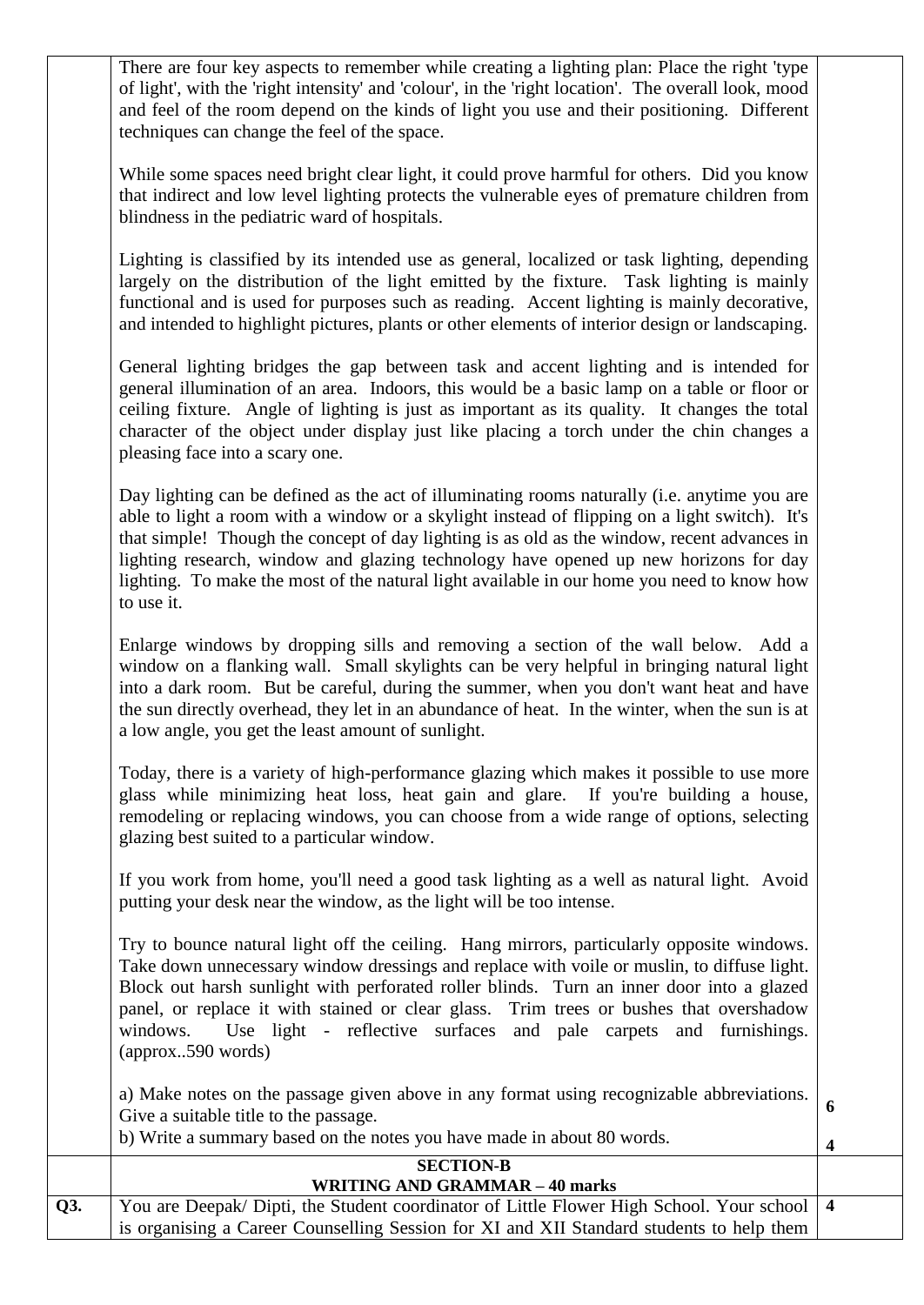|     | decide the course that they would like to select for their under-graduation. Write a notice for<br>your school notice board including details like time and venue in about $50 - 60$ words.                                                                                                                                                                                                                                                                                                                                    |                |                |          |                |           |
|-----|--------------------------------------------------------------------------------------------------------------------------------------------------------------------------------------------------------------------------------------------------------------------------------------------------------------------------------------------------------------------------------------------------------------------------------------------------------------------------------------------------------------------------------|----------------|----------------|----------|----------------|-----------|
| Q4. | You are Akshay/ Amrita, a Child Psychologist. You have been invited to be the Chief Guest<br>at a seminar on 'Fundamental Rights of Children', organised by the Lions Club of your<br>district. Draft a reply declining the invitation.<br>You are Vinod/Vidya, the Secretary of Gandhi Nagar Residents' Association, Ahmedabad.                                                                                                                                                                                               |                | <b>OR</b>      |          |                | 6         |
|     | Write a letter to the Commissioner, Corporation of Ahmedabad, complaining about the poor<br>sanitary conditions and mosquito menace in your locality using the following hints:<br>Irregular garbage clearance<br>$\bullet$<br>mosquito and flies swarming on rubbish<br>overflowing dirty water from drains                                                                                                                                                                                                                   |                |                |          |                |           |
|     | unclean drinking water<br>$\bullet$<br>insect borne diseases                                                                                                                                                                                                                                                                                                                                                                                                                                                                   |                |                |          |                |           |
|     | You are Sohan/Suman, the Librarian of Model Secondary School, Mumbai. Write a letter to<br>M/s India Book Store, Mumbai, placing order for books (mention at least 4 titles of books,<br>quantity required) to be supplied immediately.                                                                                                                                                                                                                                                                                        |                | <b>OR</b>      |          |                |           |
|     | Q5.<br>You are Usha/Umesh. The World Book Fair which lasted for a month in your city was the<br>hot topic of all book lovers. Write a report for publication in a newspaper. Include details of<br>activities, special mention of stalls, people, authors who participated.<br>OR<br>You are Sonal/Samrat, the Head Girl/Boy of your school. Making use of the fact sheet given<br>below, write a speech for your morning assembly in about 150-200 words, about the need to<br>conserve trees for a happy future.             |                |                |          |                | <b>10</b> |
|     | Trees cut in Tarai region, UP to develop residential/industrial colonies                                                                                                                                                                                                                                                                                                                                                                                                                                                       |                |                |          |                |           |
|     | Years                                                                                                                                                                                                                                                                                                                                                                                                                                                                                                                          | 2008           | 2009           | 2010     | 2011           |           |
|     | Trees felled                                                                                                                                                                                                                                                                                                                                                                                                                                                                                                                   | 1,48,000       | 1,61,000       | 1,64,000 | 1,71,000       |           |
|     | Colonies developed                                                                                                                                                                                                                                                                                                                                                                                                                                                                                                             | 7              | 11             | 12       | 16             |           |
|     | Industries started                                                                                                                                                                                                                                                                                                                                                                                                                                                                                                             | $\overline{2}$ | $\overline{3}$ | 3        | $\overline{4}$ |           |
| Q6. | The following are newspaper headlines:<br>TOXIC COLOURS CONTAMINATE SWEETS AND ICE-CREAMS<br>GREEN VEGETABLES GREENER AFTER DIP IN CHEMICALS<br>$\bullet$<br>INCREASE IN CANCER DUE TO PESTICIDES IN FOOD<br>$\bullet$<br><b>CANCEROUS FAST FOODS</b><br>Write an article in about 150-200 words for a newspaper regarding the serious and growing<br>threat to your health caused by the overuse and misuse of chemicals in vegetables processed<br>food items and junk food. Give suitable suggestions to solve the problem. |                |                |          |                | <b>10</b> |
|     | Varshini/Varun reads about the recent terror attacks in the middle east. She/he decides to<br>write an article for a local daily on the disaster caused by terrorism and the need to preserve<br>peace. Write the article in about 150-200 words. Use the input given:<br>Innocent lives lost<br>$\bullet$<br>Affects community<br>٠<br>Problem of refugees<br>٠<br>Loss of identity and culture                                                                                                                               | <b>OR</b>      |                |          |                |           |
|     | Destruction begets more destruction                                                                                                                                                                                                                                                                                                                                                                                                                                                                                            |                |                |          |                |           |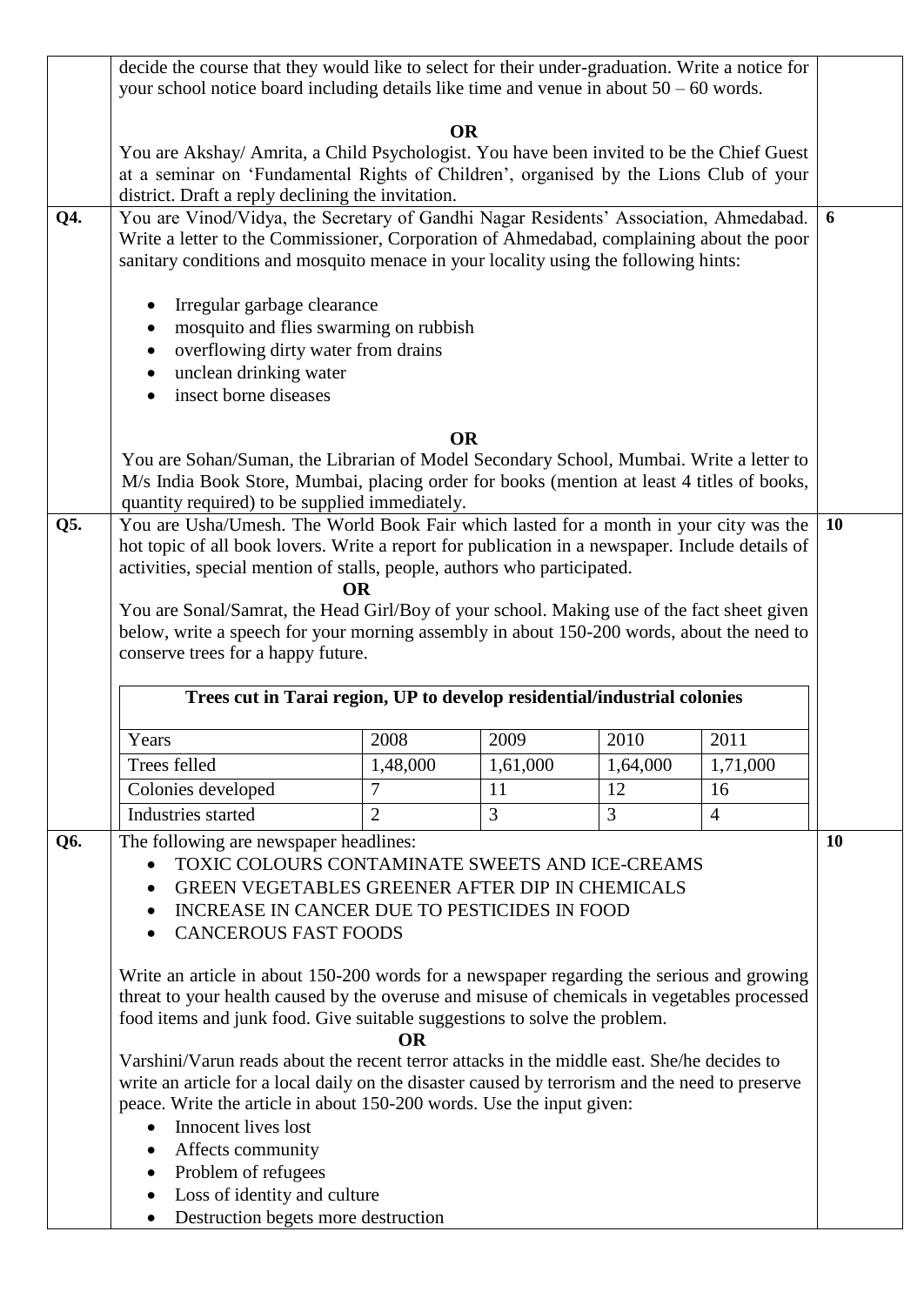|     | Solutions                                                                                                                               |                              |                                                                                                                                                                                                                                                                                 |                 |
|-----|-----------------------------------------------------------------------------------------------------------------------------------------|------------------------------|---------------------------------------------------------------------------------------------------------------------------------------------------------------------------------------------------------------------------------------------------------------------------------|-----------------|
| Q7. | (a) Rearrange the following words and phrases into meaningful sentences.                                                                |                              | (i) that the /carry/ him/ is /electronic/ mobile /device /user/with / an/anywhere/ $a$ / phone                                                                                                                                                                                  | $(1*3=3)$       |
|     | /can.                                                                                                                                   |                              |                                                                                                                                                                                                                                                                                 |                 |
|     | (ii) stored/ it/ small / is/ size and/ very/ in/ can be/ in pockets/ easily.<br>(iii) is/it/known/cellular/as/phone/cell/or/phone.      |                              |                                                                                                                                                                                                                                                                                 |                 |
|     |                                                                                                                                         |                              |                                                                                                                                                                                                                                                                                 |                 |
|     | that you would ask your friend as you are planning to go there during the forthcoming<br>summer holidays.<br>Use the clues given below: |                              | (b) You are going to meet a friend who has visited Thailand recently. Frame eight questions                                                                                                                                                                                     | 3               |
|     |                                                                                                                                         |                              |                                                                                                                                                                                                                                                                                 |                 |
|     | Best time for visit                                                                                                                     |                              |                                                                                                                                                                                                                                                                                 |                 |
|     | Important places                                                                                                                        |                              |                                                                                                                                                                                                                                                                                 |                 |
|     | Best mode of transport                                                                                                                  |                              |                                                                                                                                                                                                                                                                                 |                 |
|     | Cost of stay and food                                                                                                                   |                              |                                                                                                                                                                                                                                                                                 |                 |
|     | General safety and security<br>$\bullet$                                                                                                |                              |                                                                                                                                                                                                                                                                                 |                 |
|     | Essential things to take                                                                                                                |                              |                                                                                                                                                                                                                                                                                 |                 |
|     |                                                                                                                                         |                              |                                                                                                                                                                                                                                                                                 |                 |
|     | example:                                                                                                                                |                              | (c) The following passage has not been edited. There is one error in each of the lines. Write<br>the error and the correction in your answer book against the correct blank number.<br>Remember to underline the word that you have supplied. The first one has been done as an | $(8x1/2=$<br>4) |
|     |                                                                                                                                         | Error                        | Correction                                                                                                                                                                                                                                                                      |                 |
|     | Dance is an art form is                                                                                                                 | $(a)$ is                     | as                                                                                                                                                                                                                                                                              |                 |
|     | well-known, for dance as a                                                                                                              | (b)                          |                                                                                                                                                                                                                                                                                 |                 |
|     | therapy is not known in many.                                                                                                           | (c)                          |                                                                                                                                                                                                                                                                                 |                 |
|     | Dance therapy involves a synthesis                                                                                                      | (d)                          |                                                                                                                                                                                                                                                                                 |                 |
|     | of the grace and vigour on Indian                                                                                                       | (e)                          |                                                                                                                                                                                                                                                                                 |                 |
|     | classical or folk dance movements                                                                                                       | (f)                          |                                                                                                                                                                                                                                                                                 |                 |
|     | into a innovative holistic therapy.                                                                                                     | (g)                          |                                                                                                                                                                                                                                                                                 |                 |
|     |                                                                                                                                         | <b>SECTION - C</b>           |                                                                                                                                                                                                                                                                                 |                 |
| Q8. | Read the extracts given below and answer the questions that follow:                                                                     | <b>LITERATURE - 40 marks</b> |                                                                                                                                                                                                                                                                                 | 10 marks        |
|     |                                                                                                                                         |                              |                                                                                                                                                                                                                                                                                 |                 |
|     | A) "I leant upon a coppice gate                                                                                                         |                              |                                                                                                                                                                                                                                                                                 |                 |
|     | When front was spectre - gray                                                                                                           |                              |                                                                                                                                                                                                                                                                                 |                 |
|     | And winter's dregs made desolate                                                                                                        |                              |                                                                                                                                                                                                                                                                                 |                 |
|     | The weakening eye of day?                                                                                                               |                              |                                                                                                                                                                                                                                                                                 |                 |
|     |                                                                                                                                         |                              |                                                                                                                                                                                                                                                                                 | $5x1=5$         |
|     | a) Name the poem and poet                                                                                                               |                              |                                                                                                                                                                                                                                                                                 |                 |
|     |                                                                                                                                         |                              | b) What is the significance of 'gate' in relation to the time the poem was written?                                                                                                                                                                                             |                 |
|     | c) Name and explain the figure of speech in the last line of the extract.                                                               |                              |                                                                                                                                                                                                                                                                                 |                 |
|     | d) What are the features of the season that have been described here?                                                                   |                              |                                                                                                                                                                                                                                                                                 |                 |
|     | e) What is the mood of the poet?                                                                                                        |                              |                                                                                                                                                                                                                                                                                 |                 |
|     | B) "Oh! In such moments can I crush                                                                                                     |                              |                                                                                                                                                                                                                                                                                 |                 |
|     | The grass beneath my feet?                                                                                                              |                              |                                                                                                                                                                                                                                                                                 |                 |
|     | Ah no; the grass has then a voice                                                                                                       |                              |                                                                                                                                                                                                                                                                                 |                 |
|     | Its heart $-I$ hear it beat"                                                                                                            |                              |                                                                                                                                                                                                                                                                                 |                 |
|     | a) Name the poem and the poet.                                                                                                          |                              |                                                                                                                                                                                                                                                                                 | $5x1=5$         |
|     | b) What does the poet mean by such moments?                                                                                             |                              |                                                                                                                                                                                                                                                                                 |                 |
|     | c) What has triggered such moments?                                                                                                     |                              |                                                                                                                                                                                                                                                                                 |                 |
|     | d) What can't 'I' bear to crush the grass beneath his feet?                                                                             |                              |                                                                                                                                                                                                                                                                                 |                 |